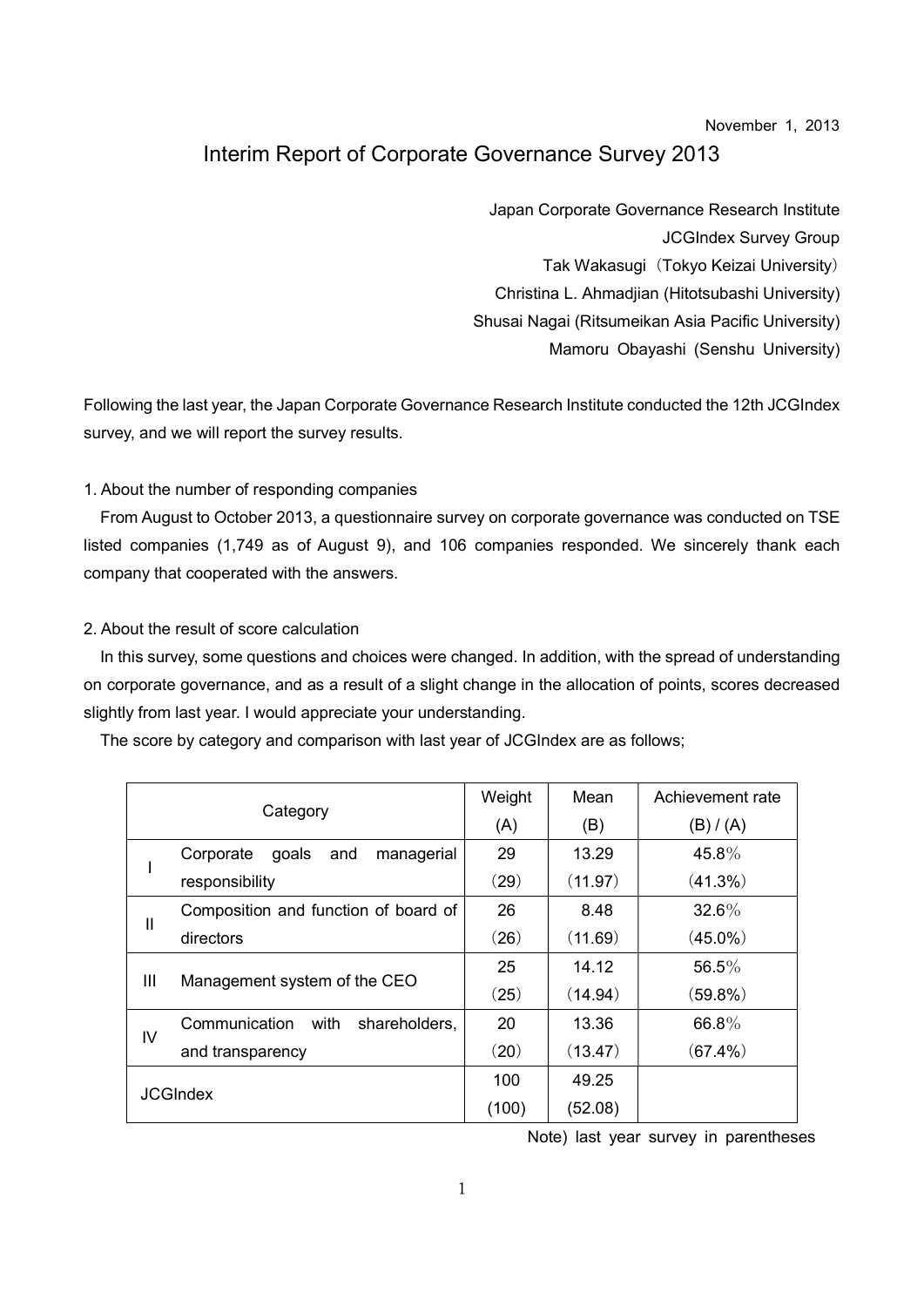3. 3. Distribution of scores by JCGIndex and category

### (1) JCGIndex



### (2) Category I (Cg1)



## (3) Category II (Cg2)